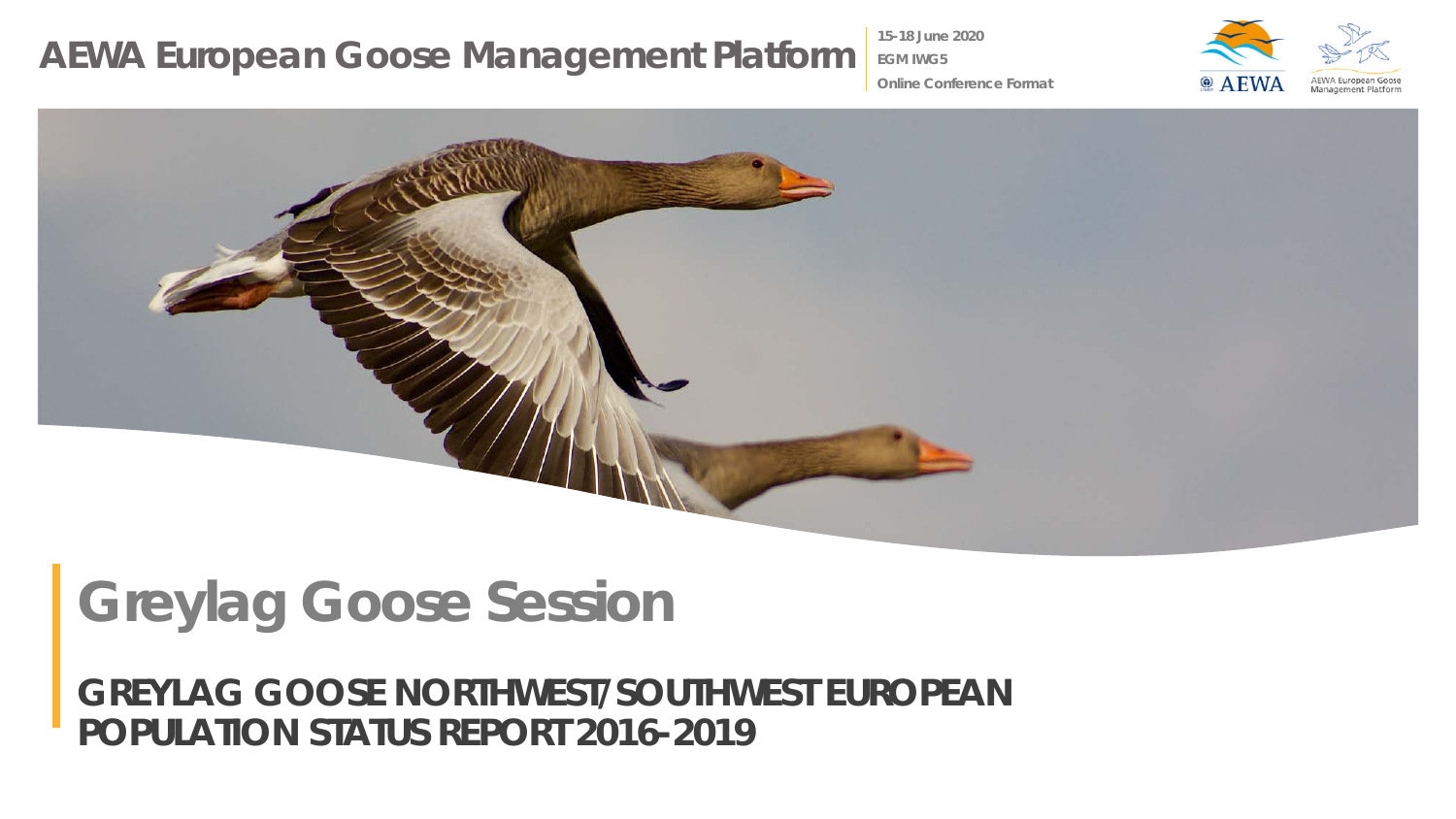**15-18 June 2020 EGM IWG5 Online Conference Format**



Greylag Goose NW/SW European Population Status Report 2016-2019. AEWA/EGMIWG/5.13

#### **GREYLAG GOOSE NORTHWEST/SOUTHWEST EUROPEAN POPULATION STATUS REPORT 2016-2019**

#### **GREYLAG GOOSE NORTHWEST/SOUTHWEST EUROPEAN POPULATION STATUS REPORT 2016-2019**

Report prepared by the AEWA European Goose Management Platform (EGMP) Data Centre

Henning Heldbjerg<sup>1</sup>, Gitte Høj Jensen<sup>1</sup>, Jesper Madsen<sup>1</sup>, Kees Koffijberg<sup>2</sup>,

Tom Langendoen<sup>3</sup> and Szabolcs Nagy<sup>3</sup>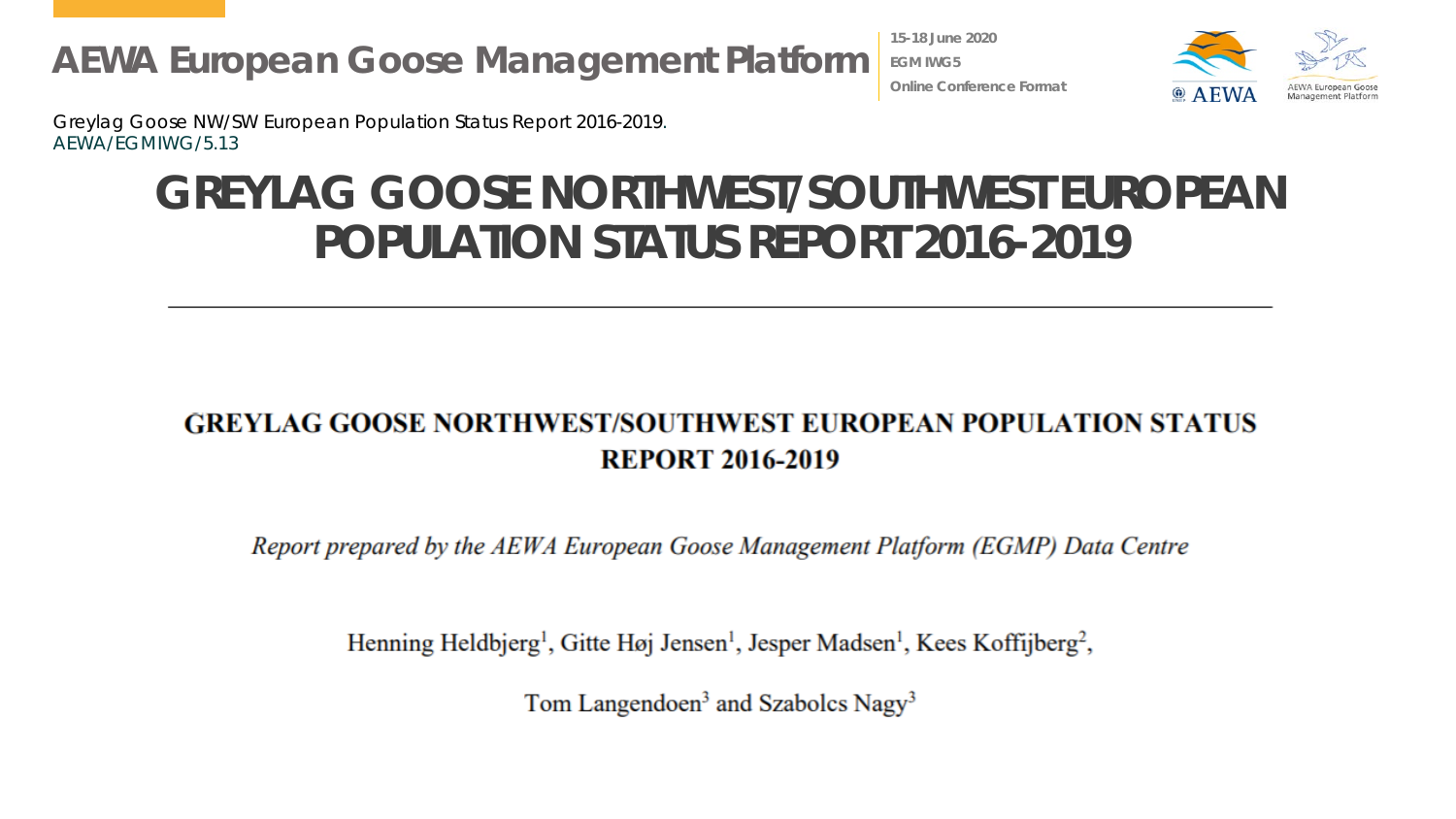**15-18 June 2020 EGM IWG5 Online Conference Format**



Greylag Goose NW/SW European Population Status Report 2016-2019. AEWA/EGMIWG/5.13

#### **Data contribution**

#### Midwinter counts

Norway: Ingunn Tombre, Norwegian Institute for Nature Research (NINA), Sweden: Leif Nilsson, Lund University & Per Risberg, Swedish Environmental Protection Agency, Finland: Esko Hyvärinen, Ministry of the Environment, Denmark: Preben Clausen & Rasmus Due Nielsen, Aarhus University, The Netherlands: Kees Koffijberg, SOVON, Belgium: Floris Verhaeghe, Agency of Nature and Forest, Spain: Guillermo Ceballos, Andalusian Institute of Hunting and Inland Fisheries & Carlos Guillén del Rey, Ministry of Agriculture, Fisheries and Food and Wetlands International.

#### **Common Bird Monitoring**

Norway: John Atle Kålås, Norwegian Institute for Nature Research (NINA) and Ingar Jostein Øien, BirdLife Norway, Sweden: Åke Lindström, Lund University, Finland: Aleksi Lehikoinen, The Helsinki Lab of Ornithology, Denmark: Thomas Vikstrøm, DOF-Birdlife Denmark, The Netherlands: Chris van Turnhout, SOVON and Wallonia, Belgium: Antoine Derouaux, Natagora.

#### Hunting Bag and Derogation Killing

Norway: Ingunn Tombre, Norwegian Institute for Nature Research (NINA), Sweden: Per Risberg, Swedish Environmental Protection Agency, Finland: Janne Pitkänen, Ministry of Agriculture and Forestry, Denmark: Thomas Kjær Christensen, Aarhus University and Anders Jensen, Environmental Protection Agency. Belgium: Floris Verhaeghe, Agency of Nature and Forest, Spain: Guillermo Ceballos, Instituto Andaluz de Caza y Pesca continental.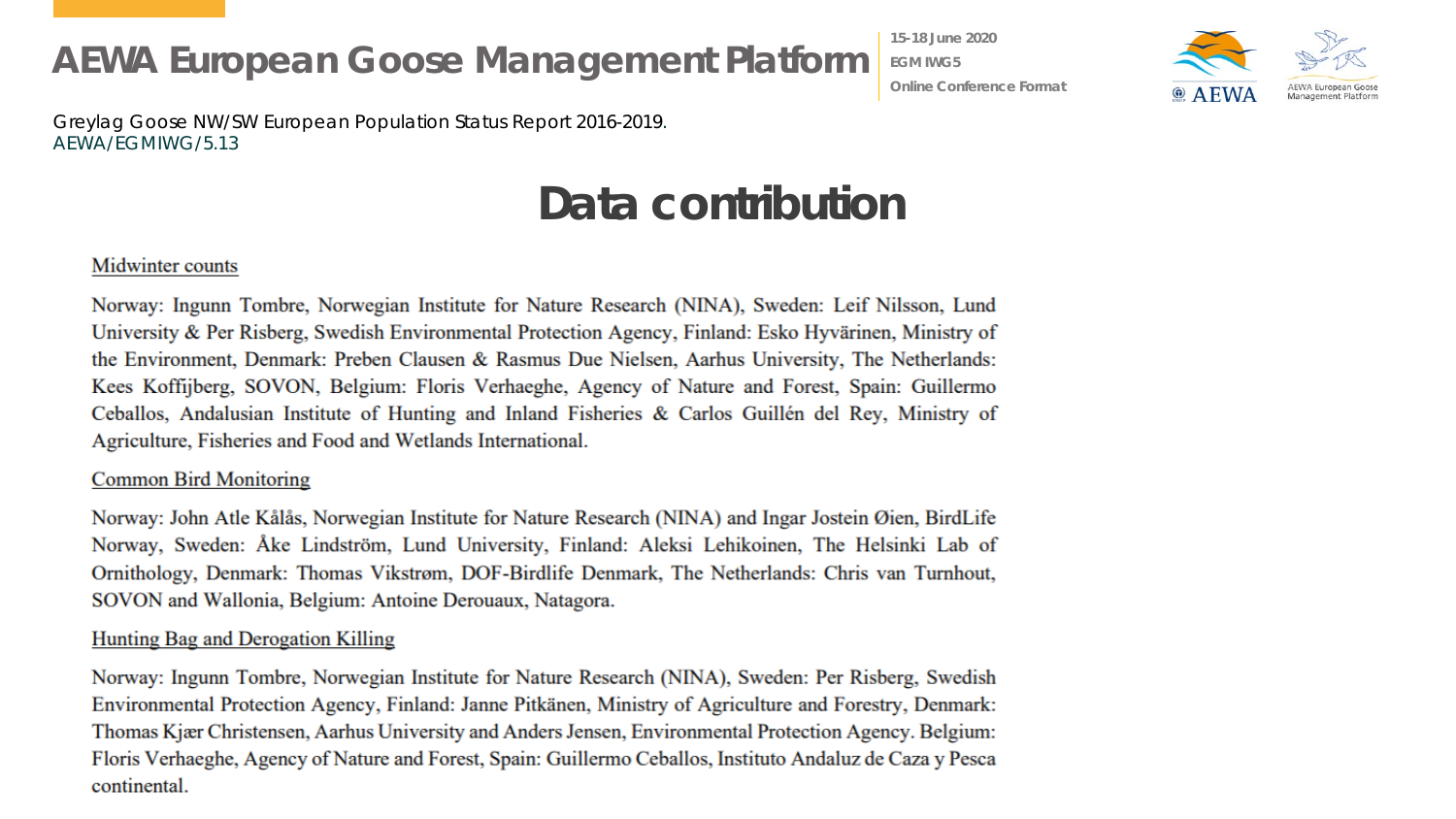Greylag Goose NW/SW European Population Status Report 2016-2019. AEWA/EGMIWG/5.13

## **Northwest/Southwest European Population- Two Management units**

- MU1: Migratory
- MU2: Sedentary
	- Range states: Norway, Sweden, Finland, Denmark, Germany, The Netherlands, Belgium, France and Spain
	- Geese from this population also occur regularly in Poland (PL), Czech Republic (CZ) and Portugal (PT),
- Borders of the MUs are only indicative and may be adapted over time.





**Online Conference Format**

**15-18 June 2020 EGM IWG5**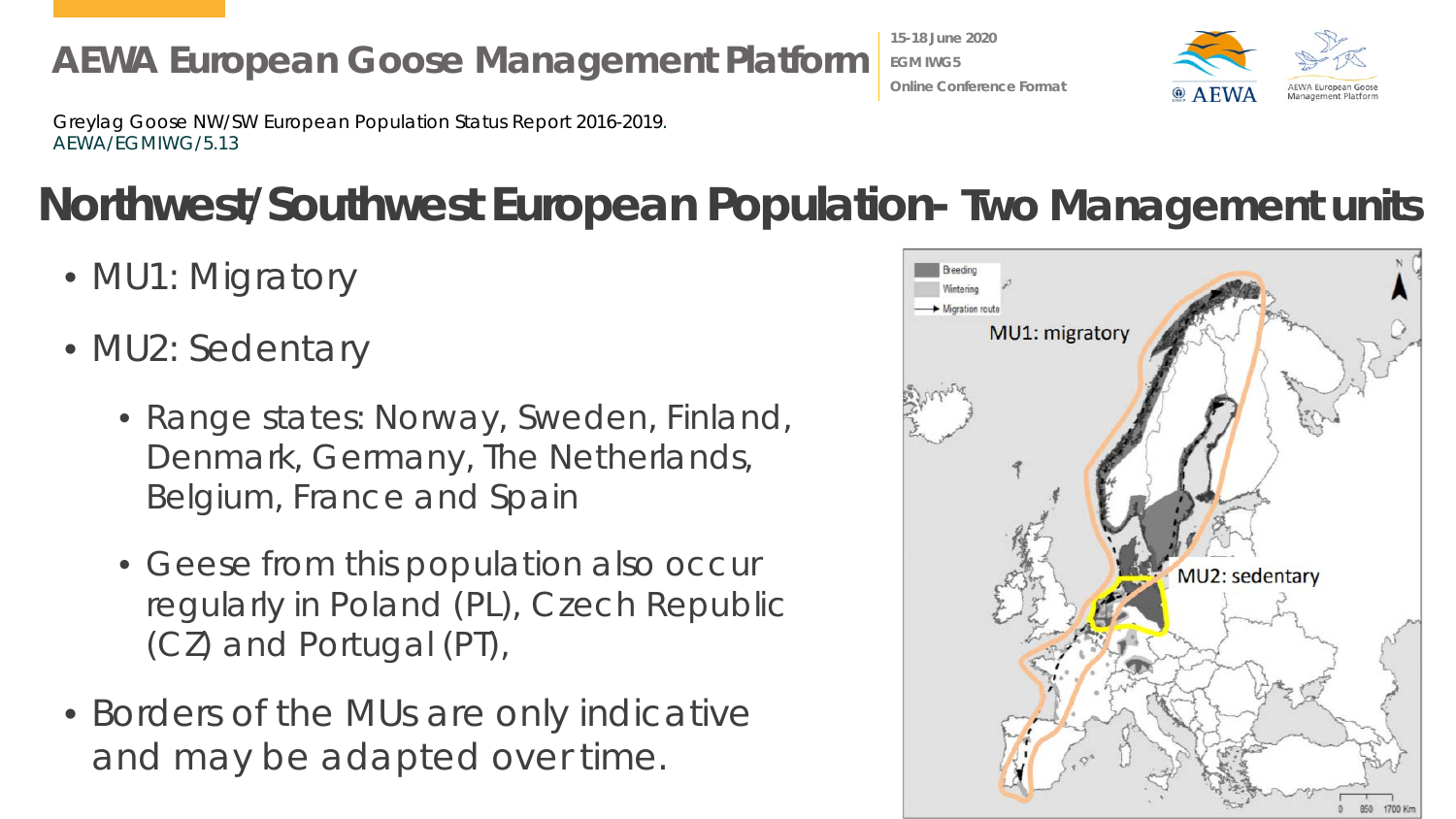**15-18 June 2020 EGM IWG5 Online Conference Format**



Greylag Goose NW/SW European Population Status Report 2016-2019. AEWA/EGMIWG/5.13



## **Background**

- Powolny et al. 2018. AEWA International Single Species Management Plan for the Greylag Goose (Anser anser) - Northwest/Southwest European population. AEWA Technical Series No. 71. Bonn, Germany
- The EGM IWG has agreed to continue the process of implementing the Species Management Plan (ISSMP)
- This is the first status report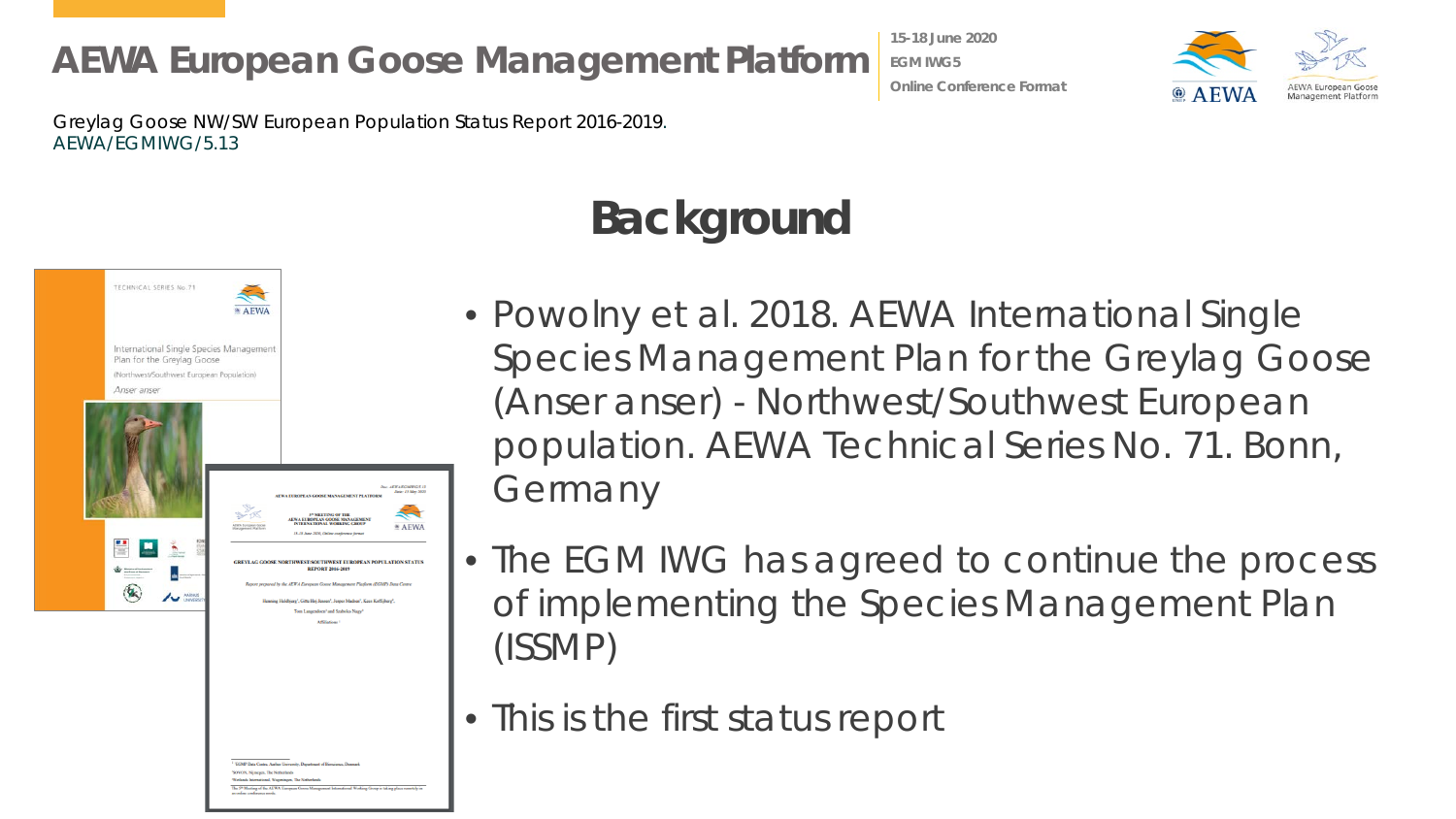Greylag Goose NW/SW European Population Status Report 2016-2019. AEWA/EGMIWG/5.13

**EGM IWG5 Online Conference Format**

**15-18 June 2020**



**Aim**

- To compile monitoring data on the SW/NW European population of Greylag Goose.
	- used to **assess the population development** and **provide input to a decision model** (info-gap analysis)
	- that will **allow decision makers to make more informed decisions** about a harvest strategy
- To highlight the main limitations in the data, which currently prevents the development of an optimal harvest strategy.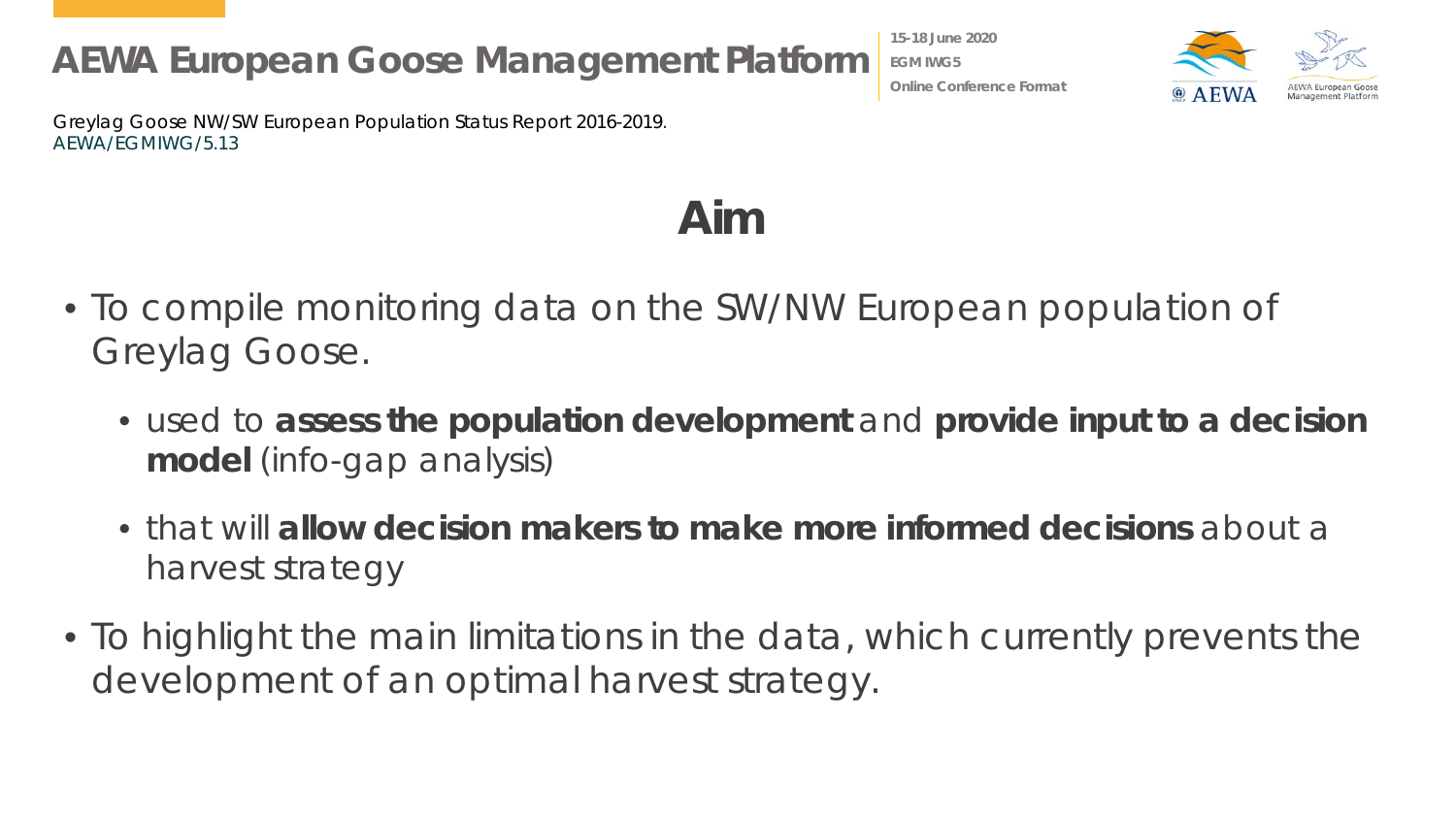Greylag Goose NW/SW European Population Status Report 2016-2019. AEWA/EGMIWG/5.13

- Mid-winter data
	- Very important since simultaneous counts are performed across the range of the population
	- Similar data included in three different ways
		- All data or only from fixed monitoring sites
		- Raw data or imputed data
- Breeding birds (Common Bird Monitoring)
- Hunting Bag and Derogation Killing

**EGM IWG5 Online Conference Format**

**15-18 June 2020**



**Data**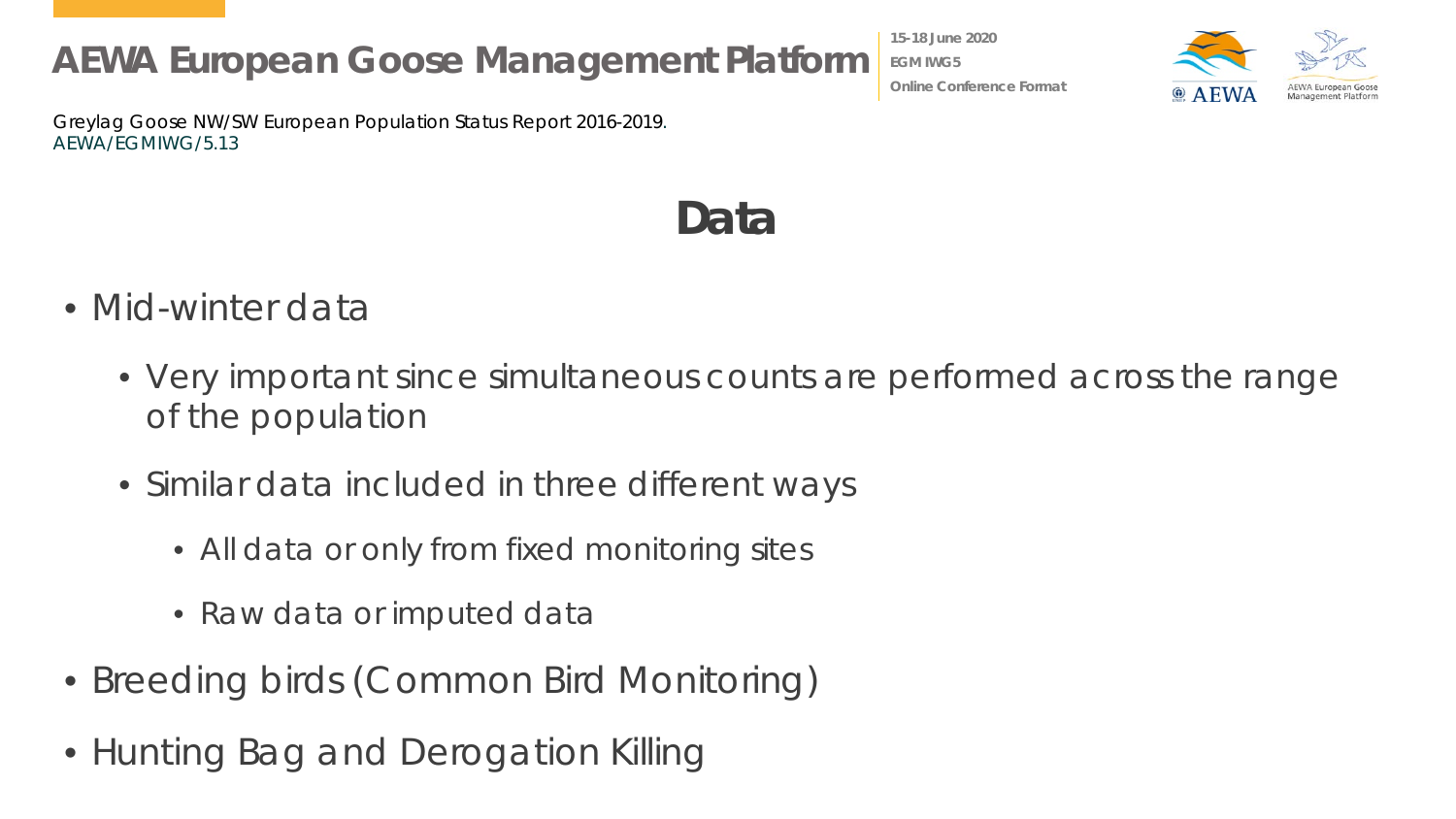**15-18 June 2020 EGM IWG5 Online Conference Format**



Greylag Goose NW/SW European Population Status Report 2016-2019. AEWA/EGMIWG/5.13

#### **Mid-winter counts - Growth rates**

- Large increase in population size
- Followed by a stable or maybe even declining population to c. 750,000
- However, these estimates of the population size are likely biased low.

| Year               | <b>Growth rate</b> |
|--------------------|--------------------|
| <b>IWC</b> imputed |                    |
| 1980-2018          | 1.088              |
| 2004-2012          | 1.050              |
| 2004-2016          | 1.024              |
| 2009-2018          | 0.993              |

Figure 2. Total January population size EGMP national totals (blue), IWC count totals (green) and imputed IWC totals (yellow).

Years with missing data is shown in open circles.

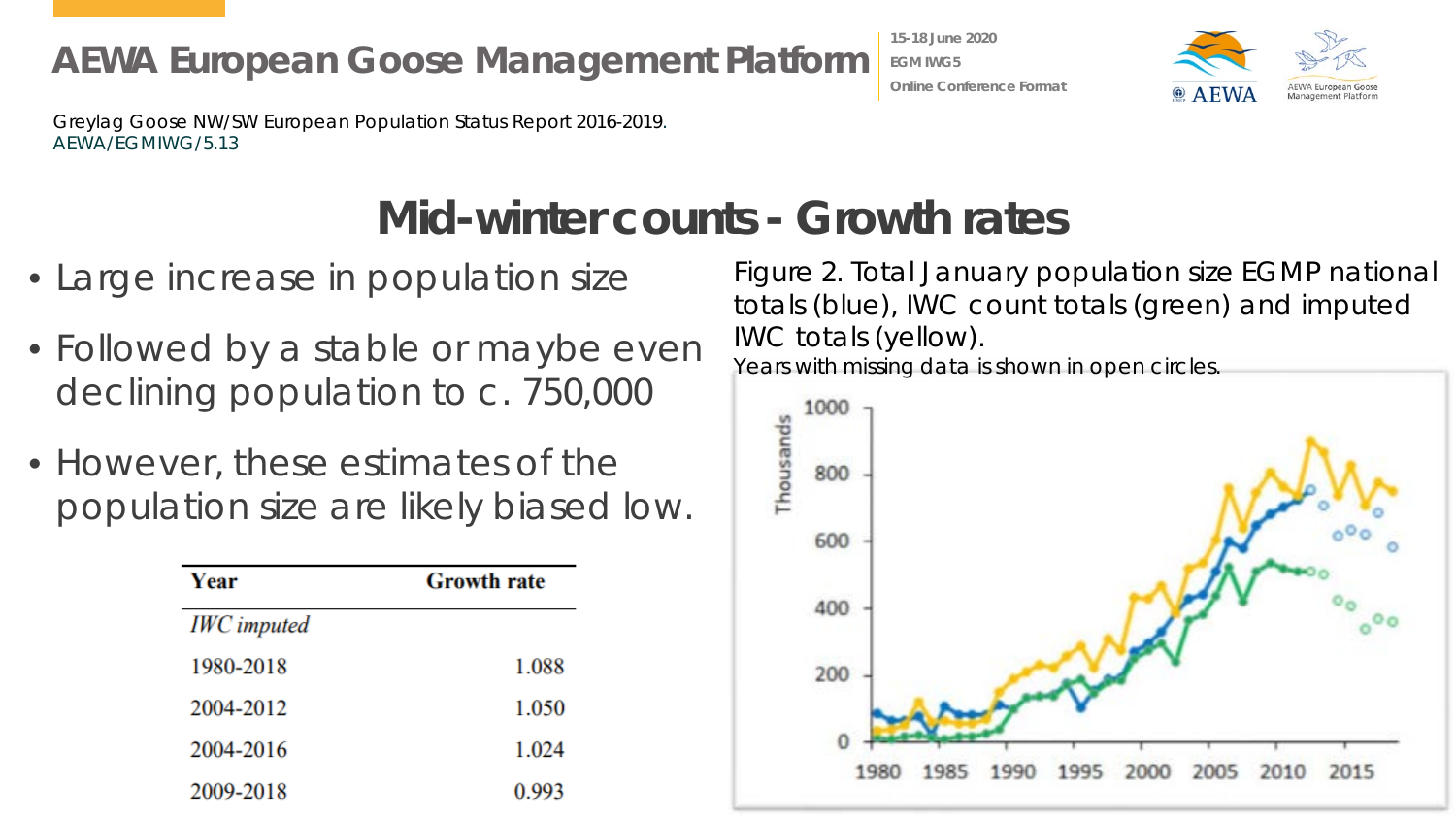**15-18 June 2020 EGM IWG5 Online Conference Format**



Greylag Goose NW/SW European Population Status Report 2016-2019. AEWA/EGMIWG/5.13

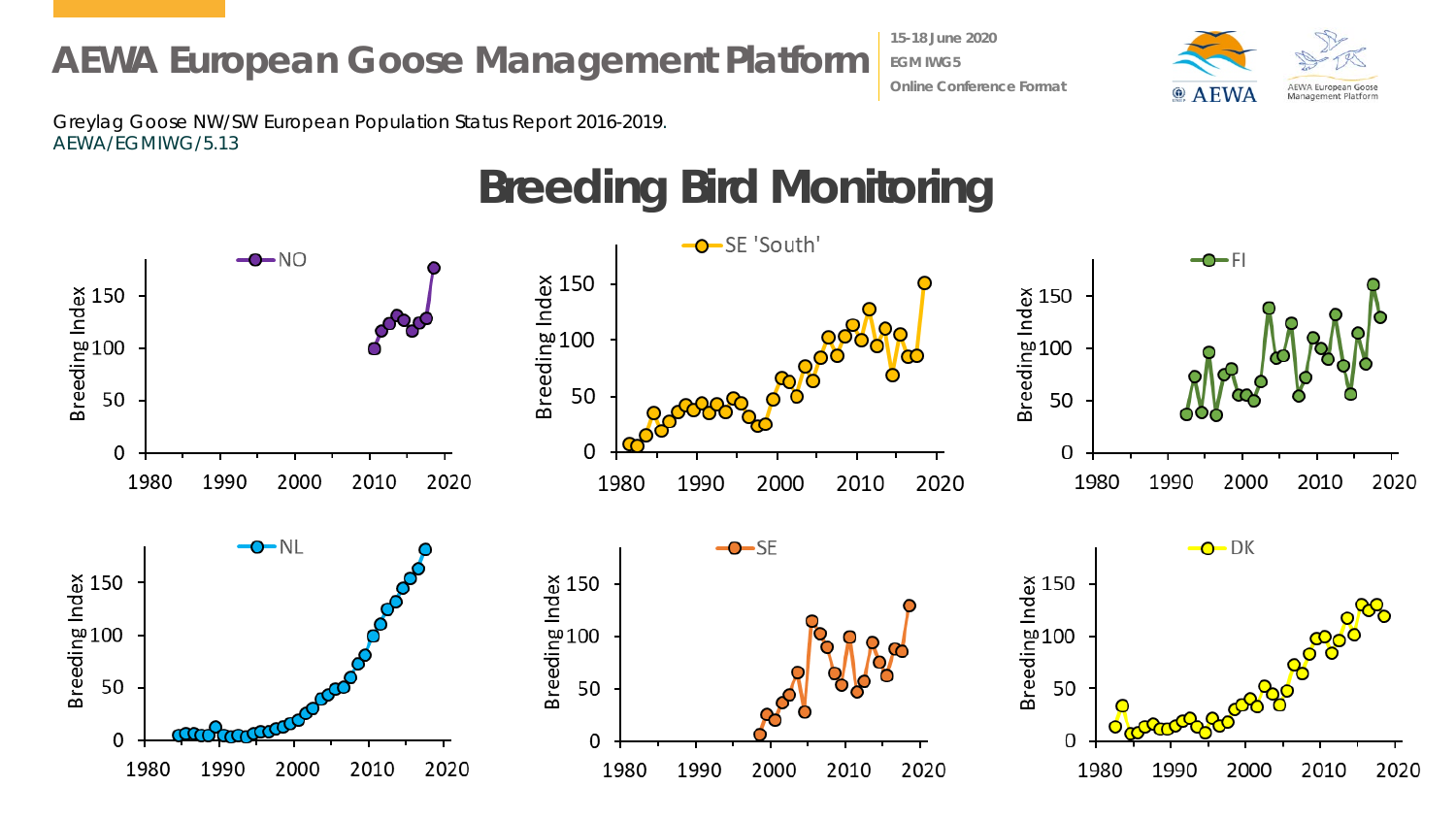**15-18 June 2020 EGM IWG5 Online Conference Format**



Greylag Goose NW/SW European Population Status Report 2016-2019. AEWA/EGMIWG/5.13

### **Harvest**

- Harvest (2018): a total of 108,411 shot Greylag Geese
- Biased low: Only available from part of the range; Norway, Sweden, Denmark, Finland and Donana (Andalusia, Spain)
- No report from:
	- Germany (2015: c. 54,000)
	- France (2013: c. 10,600)
	- Belgium (2017: 2,235)
- No hunting in The Netherlands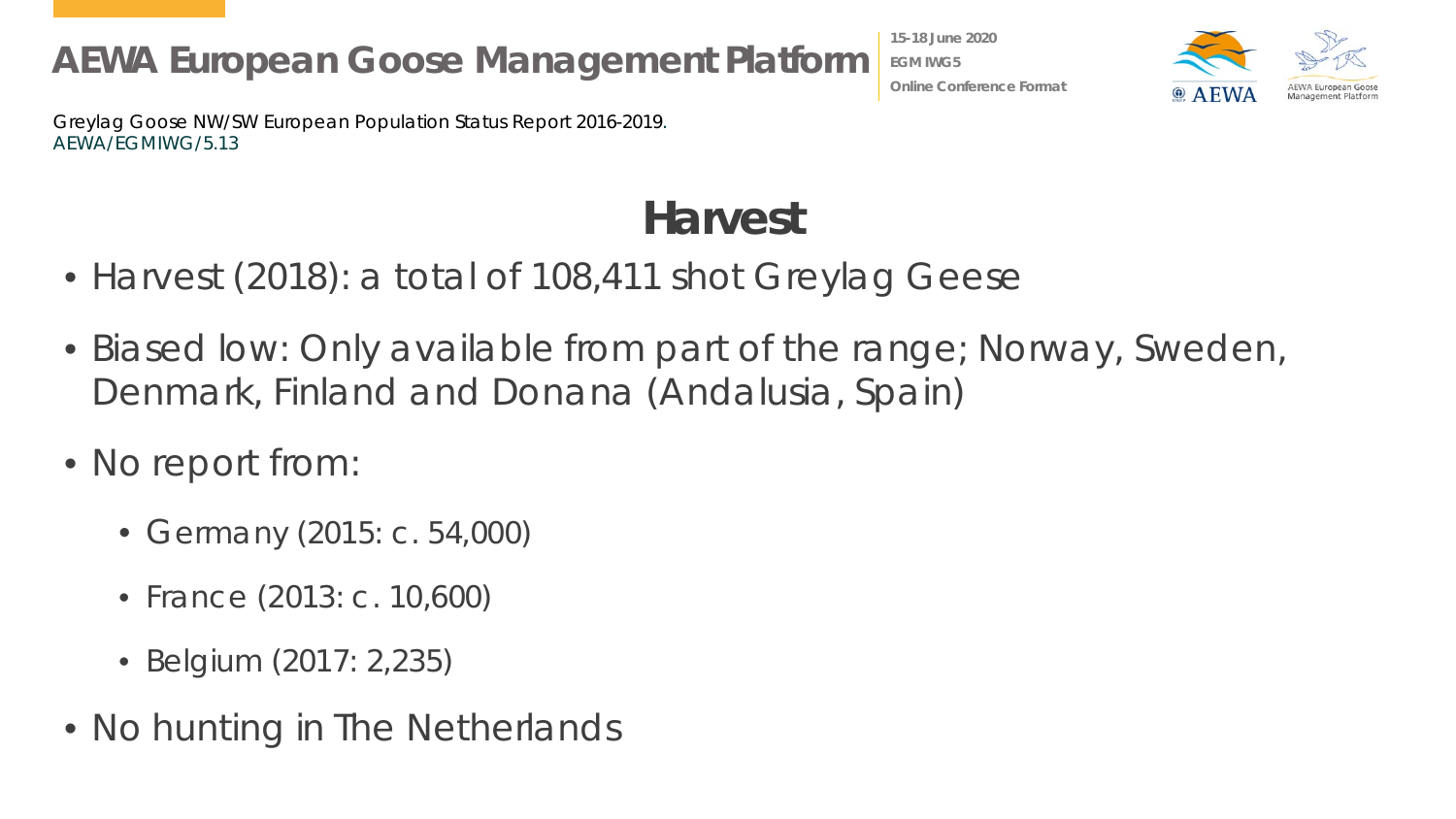Greylag Goose NW/SW European Population Status Report 2016-2019. AEWA/EGMIWG/5.13

## **Derogation**

- No derogation: France and Spain
- Denmark, Norway and Belgium, a total of 5,549 was reported (2019)
- Finland and Sweden, a total of 445 was reported(2018)
- The Netherlands (2016): c. 163,000 individuals, c. 56,000 eggs and c. 29,000 nests
- Germany (2016): 1,582 individuals, 8,919 eggs and 1,843 nests



**15-18 June 2020 EGM IWG5 Online Conference Format**

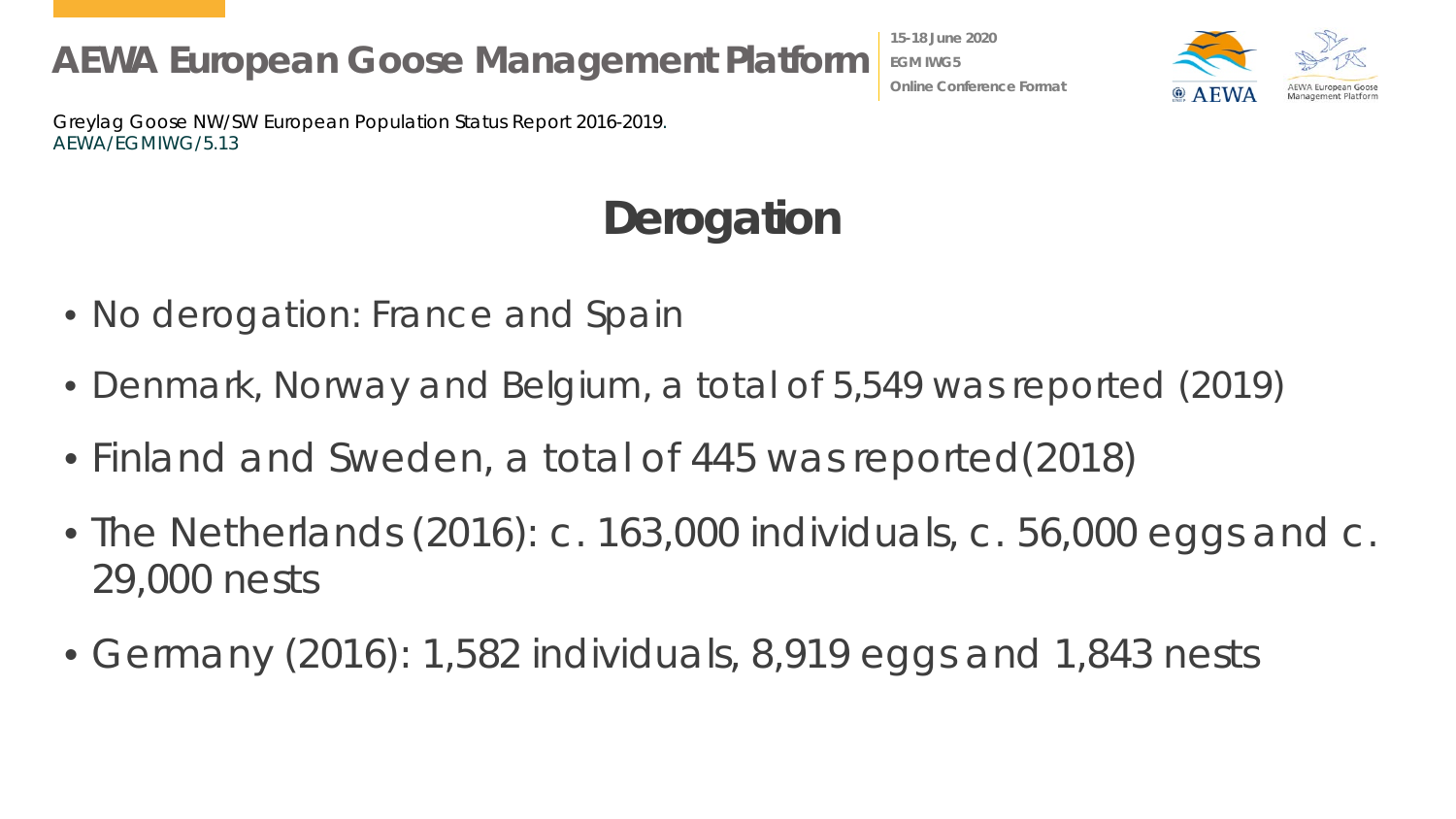**15-18 June 2020 EGM IWG5 Online Conference Format**



Greylag Goose NW/SW European Population Status Report 2016-2019. AEWA/EGMIWG/5.13

### **Main limitations in the data - counts**

Mid-winter counts

- We lack data from most recent years from key range states as Germany and Spain
- The processing time is long in some countries, hence the population estimates are not up-to-date
- The data reported differ between countries

Breeding bird indices

- No population estimates, only breeding indices (relative change)
- Complicated by a large (unknown and varying) number of non-breeding birds.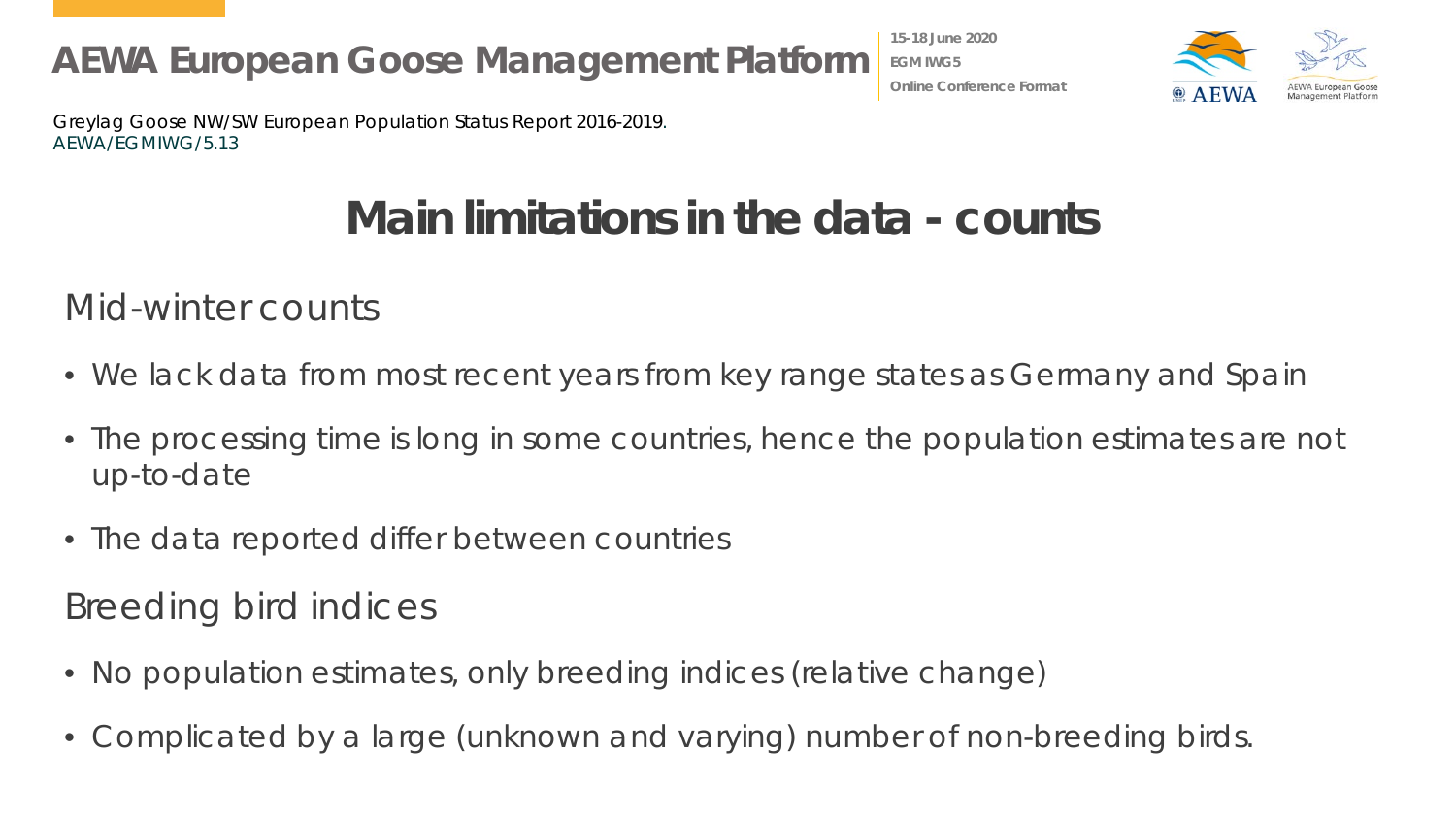**15-18 June 2020 EGM IWG5 Online Conference Format**



Greylag Goose NW/SW European Population Status Report 2016-2019. AEWA/EGMIWG/5.13

### **Main limitations in the data - offtake**

Hunting

- No reporting from Germany since 2015
- National hunting bag surveys in France are only carried out approximately every 12 years – we need annual offtake data
- Hunting bag statistics are only available from Andalusia (including Donana) in Spain

**Derogation** 

• No recent available and/or reliable information from the two important countries: Germany and The Netherlands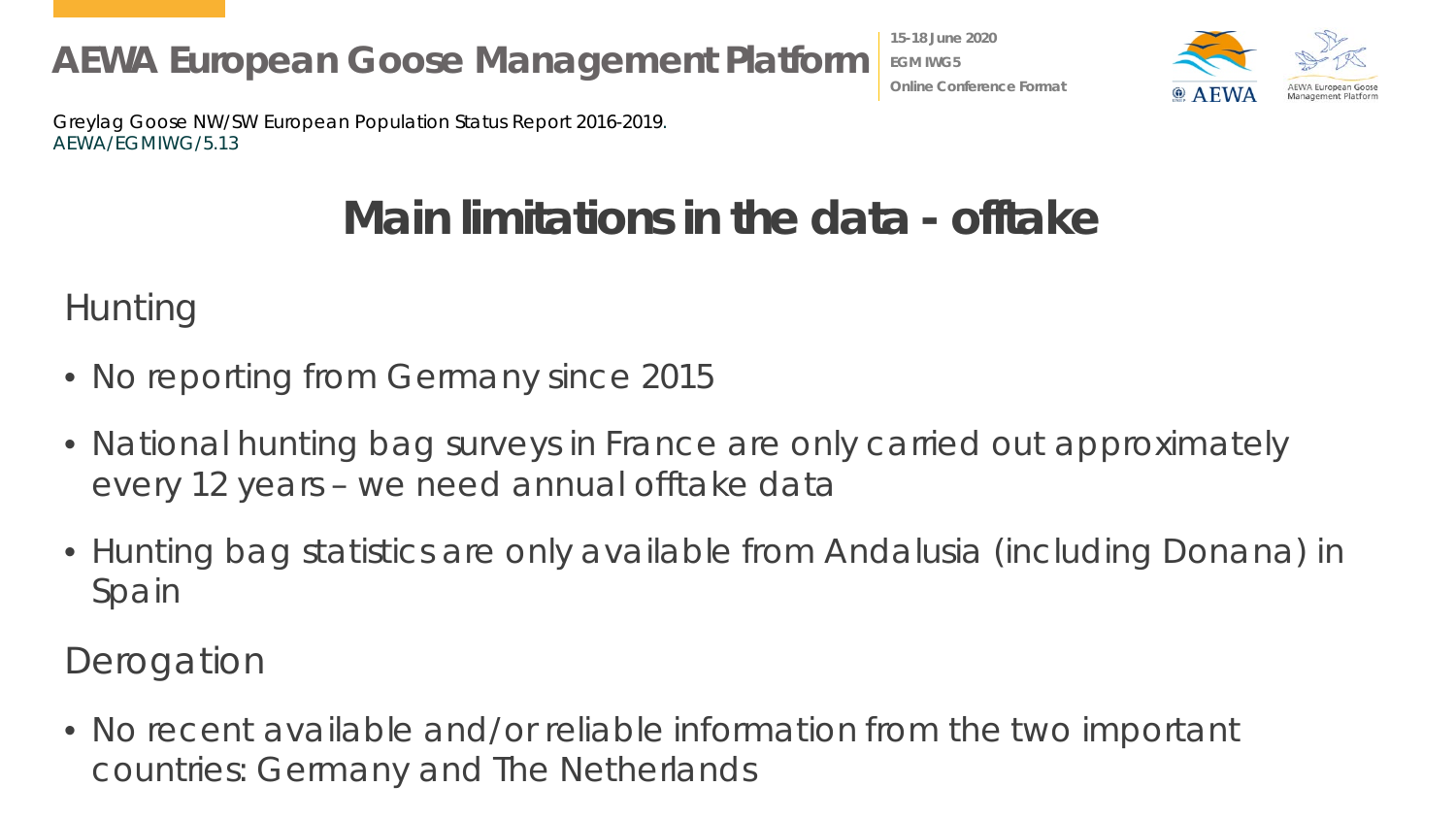**15-18 June 2020 EGM IWG5 Online Conference Format**



Greylag Goose NW/SW European Population Status Report 2016-2019. AEWA/EGMIWG/5.13

## **Conclusions - 1**

- The mid-winter results show a slowing down and a recent stabilisation or even a decline in the population size.
	- A saturation of the main areas we study
	- Less immigration to MU2 from the Nordic countries
	- Increased offtake
	- Bias in counts
- There is a tendency for a decline in the South, however due to incomplete data, from Spain in particular, it is still highly uncertain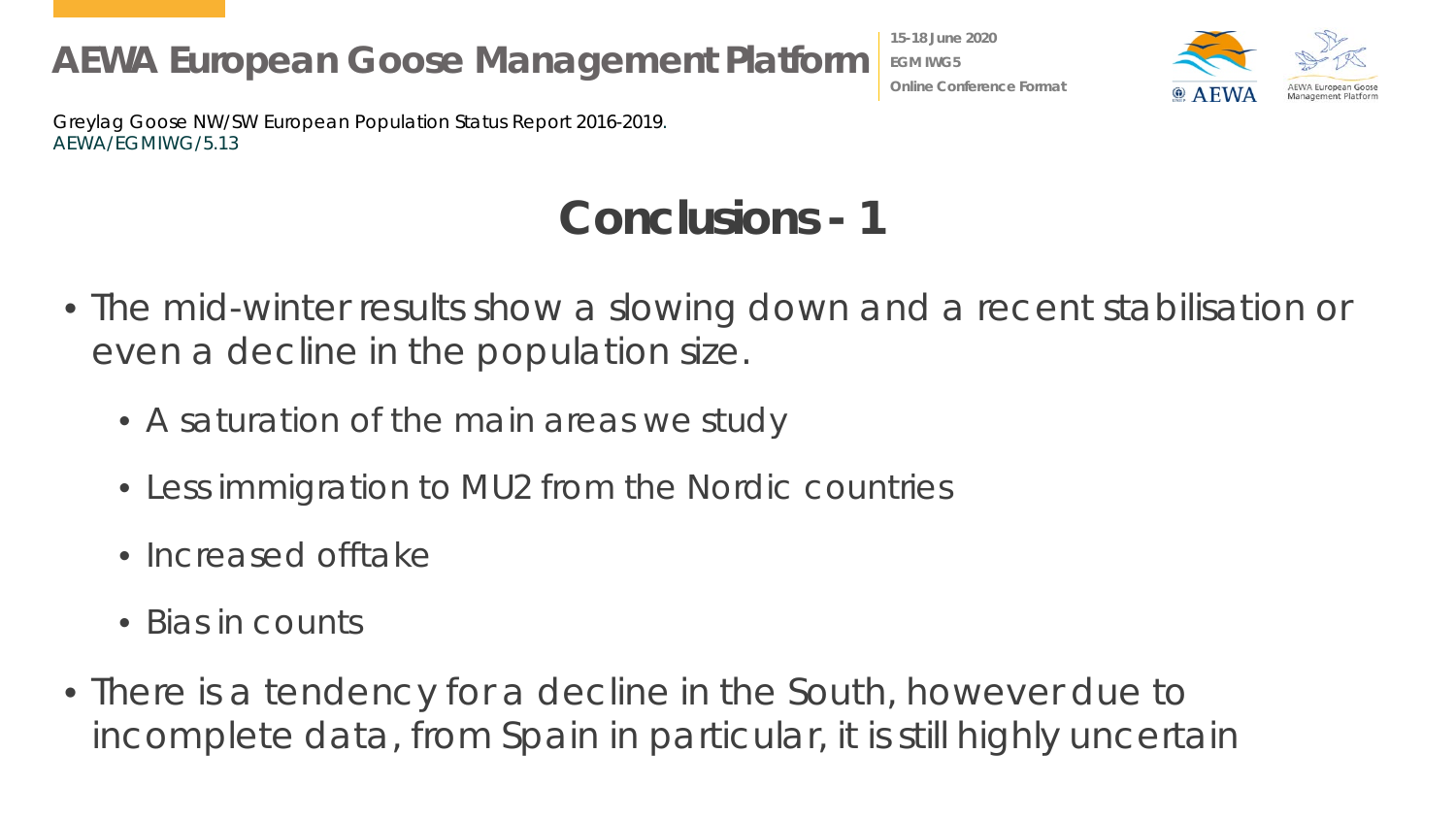**15-18 June 2020 EGM IWG5 Online Conference Format**



Greylag Goose NW/SW European Population Status Report 2016-2019. AEWA/EGMIWG/5.13

## **Conclusions - 2**

- Due to data deficiencies, it is currently not possible to model an optimal harvest strategy for the NW/SW European population of Greylag Goose, which will require reliable harvest and population counts reported annually, and with less delays.
- It is not possible to make such requested assessments before better monitoring data is available.